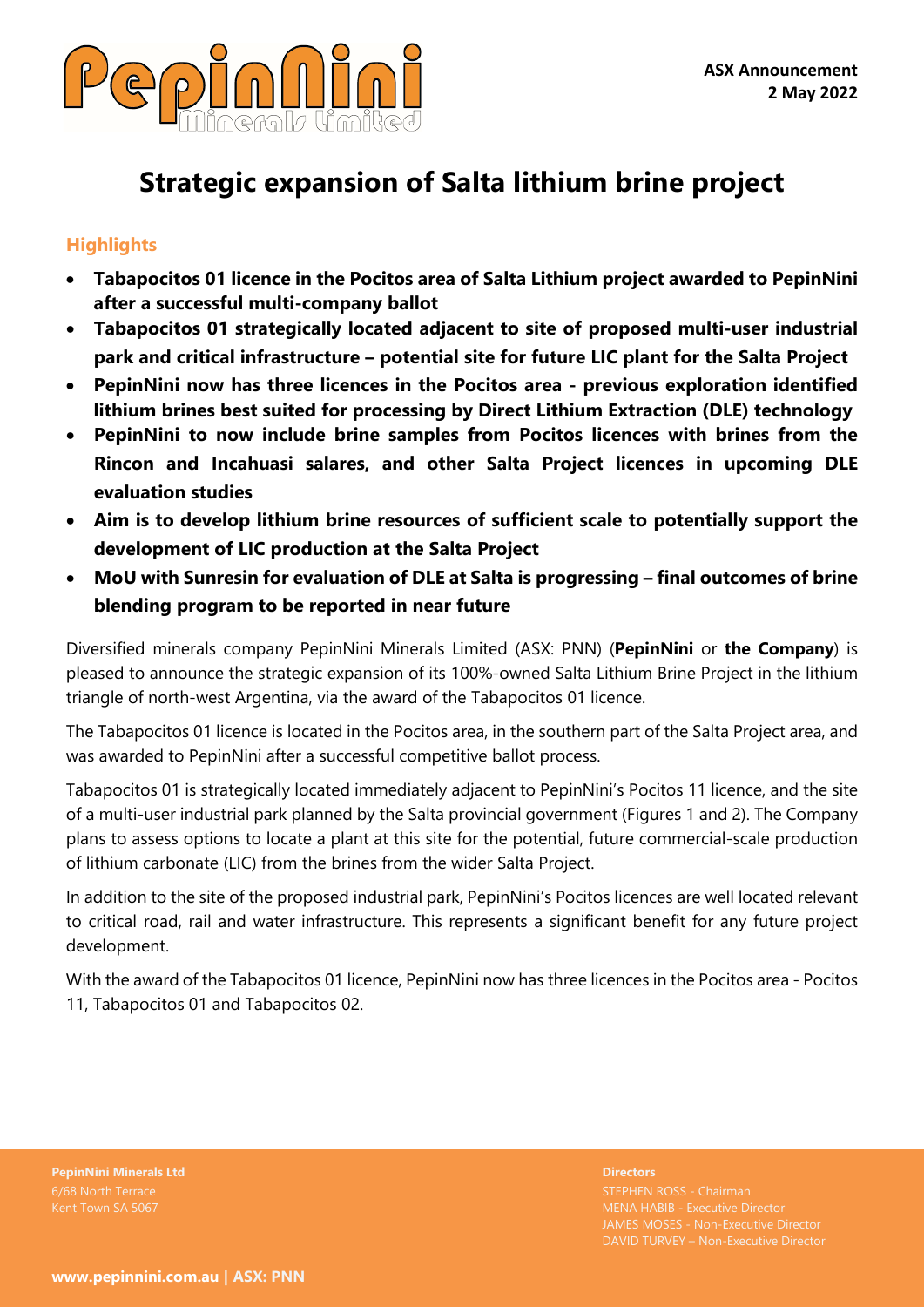



**Figure 1:** Location of PepinNini's Pocitos licences, Salta Province, NW Argentina

Previous exploration by PepinNini has identified lithium-bearing brines containing 40-90ppm Li at the Pocitos licences (ASX Announcements 8 May 2017, 30 May 2017, 31 July 2017, 17 August 2017, 31 October 2017). These lithium brines are considered by industry consultants and research groups to be best suited for processing by Direct Lithium Extraction (DLE) technologies.

PepinNini now plans to include brine samples from the Pocitos licences, in conjunction with brines from the Rincon and Incahuasi salares, and other licences within the Salta Project area in upcoming DLE evaluation studies, with a view to significantly expanding the Project's brine sources for potential commercial evaluation.

The Company's aim is to develop lithium brines resources from the Salta Project of sufficient scale to potentially support the development of a lithium carbonate (LIC) producing operation to supply lithium battery markets.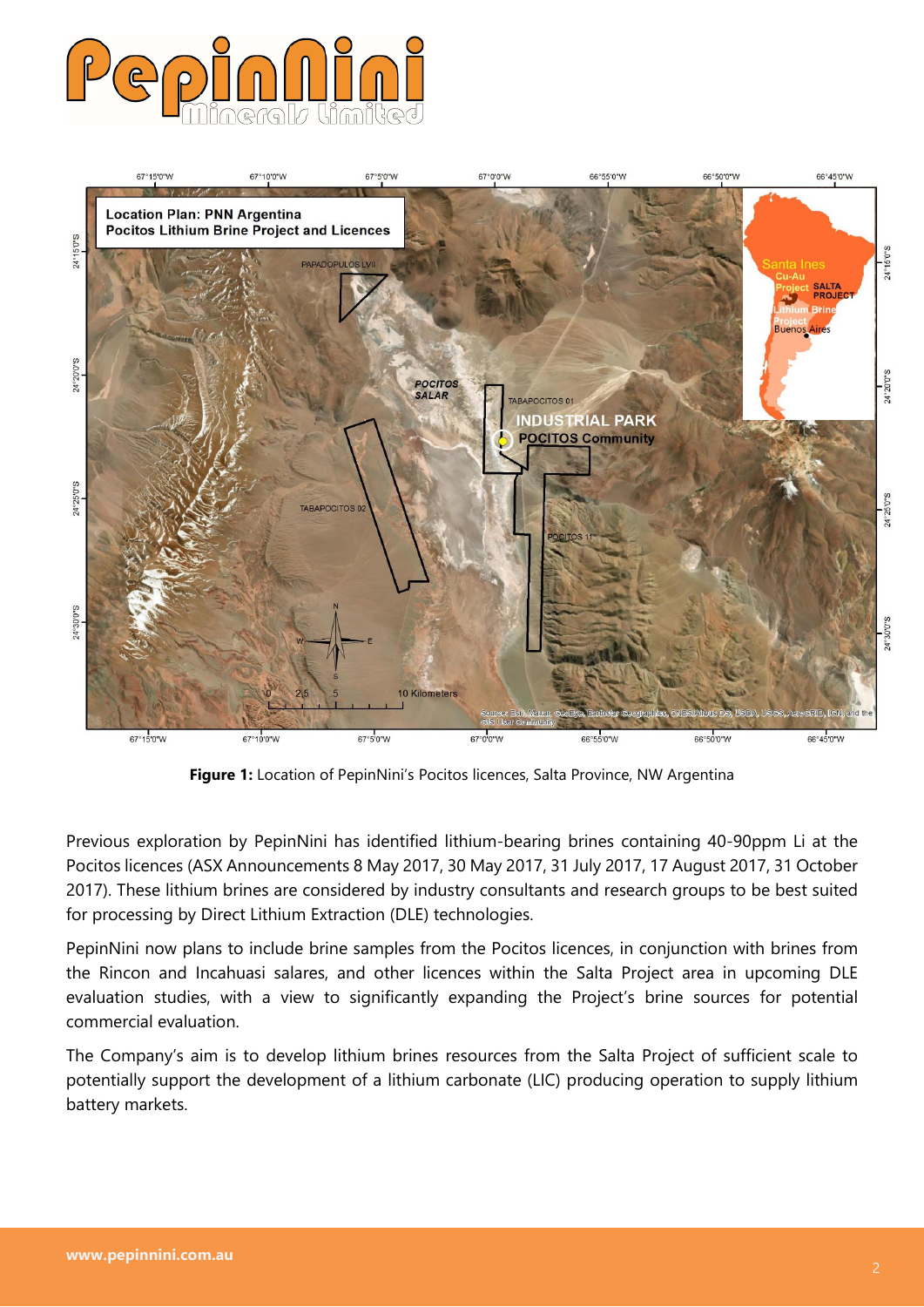



**Figure 2:** Salta Lithium Brine Project location, NW Argentina

#### **Salta Lithium Project – Next Steps**

PepinNini recently entered into a Memorandum of Understanding (MoU) with global lithium extraction company Sunresin New Materials Co. Ltd. (Sunresin) for the evaluation and development of DLE lithium extraction at the Salta Lithium Brine Project (ASX announcement, 7 April 2022).

The initial phases of the MoU involve a project review and process simulation, along with bench-scale DLE test work and a Preliminary Economic Assessment (PEA). PepinNini is currently in the process of making brine samples available to Sunresin to commence this work.

Sunresin's DLE technology is able to extract lithium from different brine sources, and deliver high recoveries, lower costs, expedited timetables and, most importantly, lower environmental and community impacts (Environment, Social and Governance (ESG) benefits).

PepinNini also advises that its brine blending program which commenced in May 2021 is now complete, and the final results and outcomes will be reported in the near future.